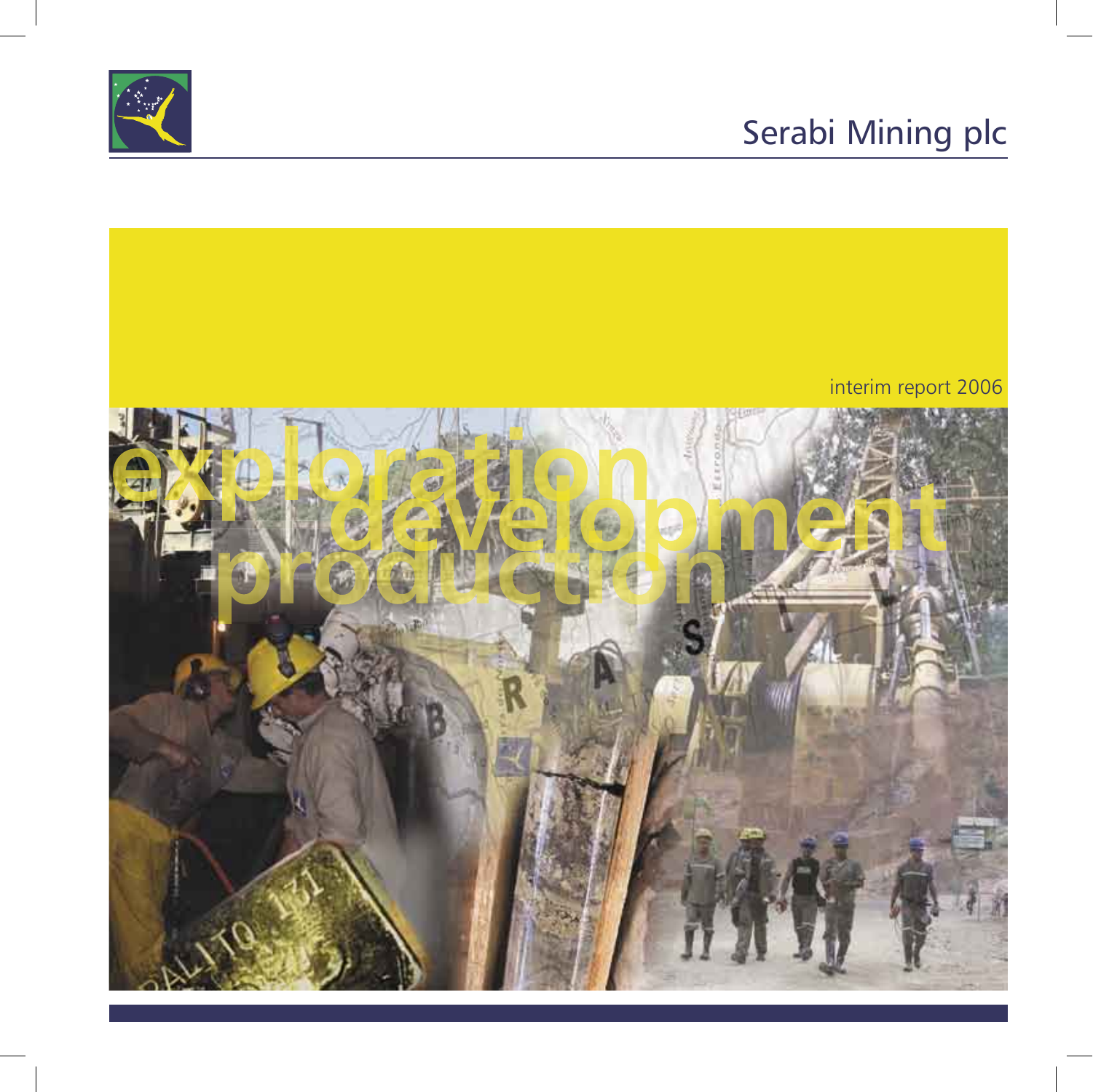- **IFC** Corporate Statement
- **01** Highlights
- **02** Report of the Chairman and Chief Executive
- **06** Profit and Loss Account Statement of Total Recognised Gains and Losses
- **07** Balance Sheet
- **08** Consolidated Cash Flow Statement
- **09** Reconciliation of Operating Loss to Net Cash Flow from Operating Activities Reconciliation of Cash to Net Funds
- **10** Notes to Interim Financial Statements
- **IBC** Corporate Directory

### Corporate Statement

Serabi Mining plc is a gold mining and exploration company currently focused on the Tapajos geological province of northern Brazil. The Tapajos region is a major, under-explored mineral province from which artisanal miners ("Garimpeiros") are thought to have extracted some 30 million ounces of gold, mostly from alluvial and weathered bedrock deposits since the early 1970's.

The Company has established the first significant hard-rock mining operation in the region at the 100% owned Palito Gold Mine. In addition, Serabi has amassed a sizeable land position in the Tapajos where advanced exploration and drilling is currently underway.

Serabi's goal is to become a low-cost, long-life, multi-mine producer, using the experience at Palito as the guide for further mining developments.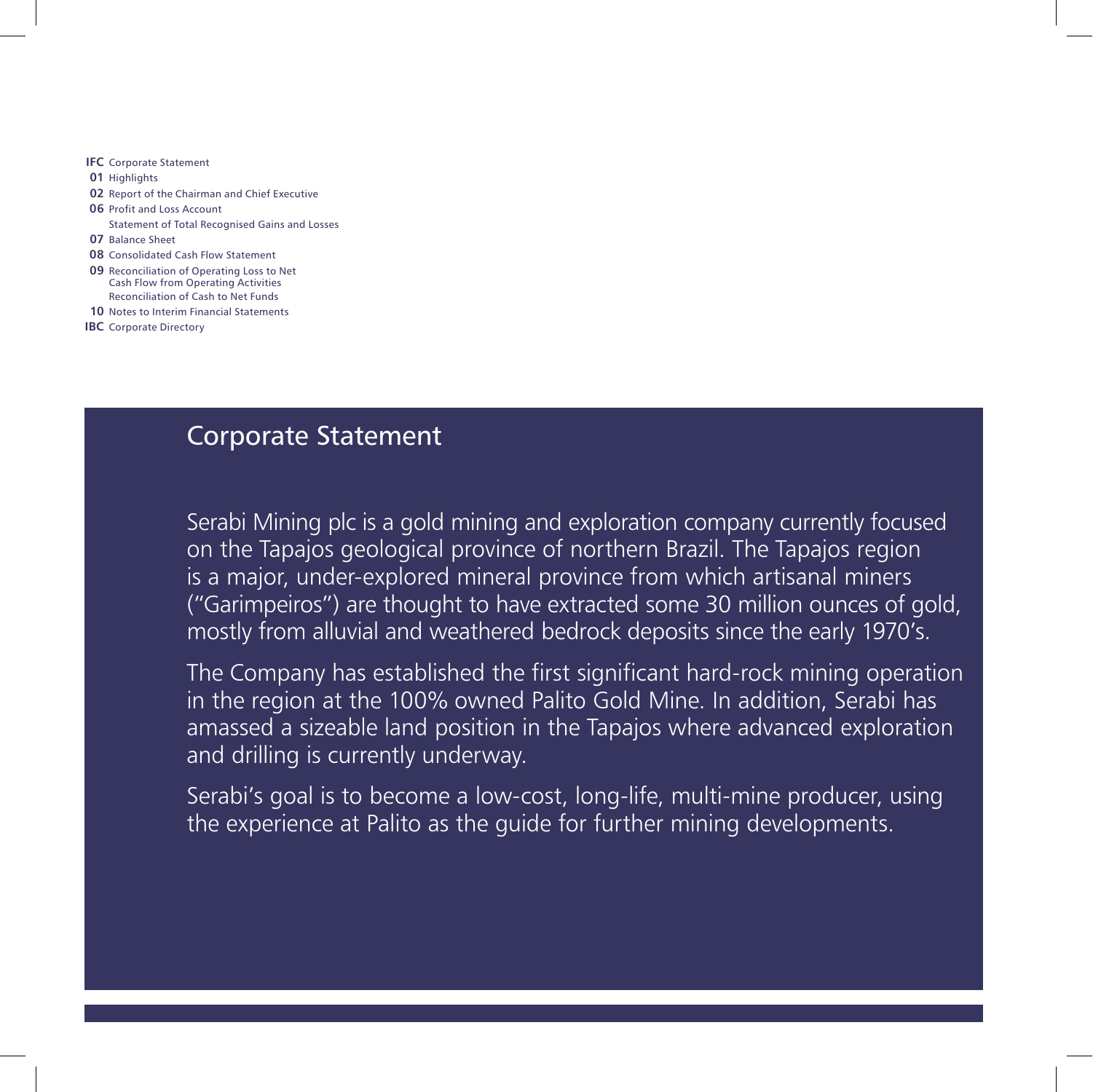# **Highlights**

- Year-to-date production increases to 17,742 ounces gold equivalent from 6,009 ounces in 2005, with successive quarterly improvements of 43% and 24% for the first two quarters of 2006
- Commercial production imminent at the Palito Gold Mine
- Completion of decline access and increased mechanisation at Palito leading to much improved mining rates
- Introduction of grid electricity supply to Palito results in a significant reduction of energy costs
- 74% year-on-year increase in total resources at Palito to 825,900 ounces gold equivalent
- Successful capital raising of US\$4.3 million to finance further productivity enhancing initiatives at Palito and acceleration of the exploration programme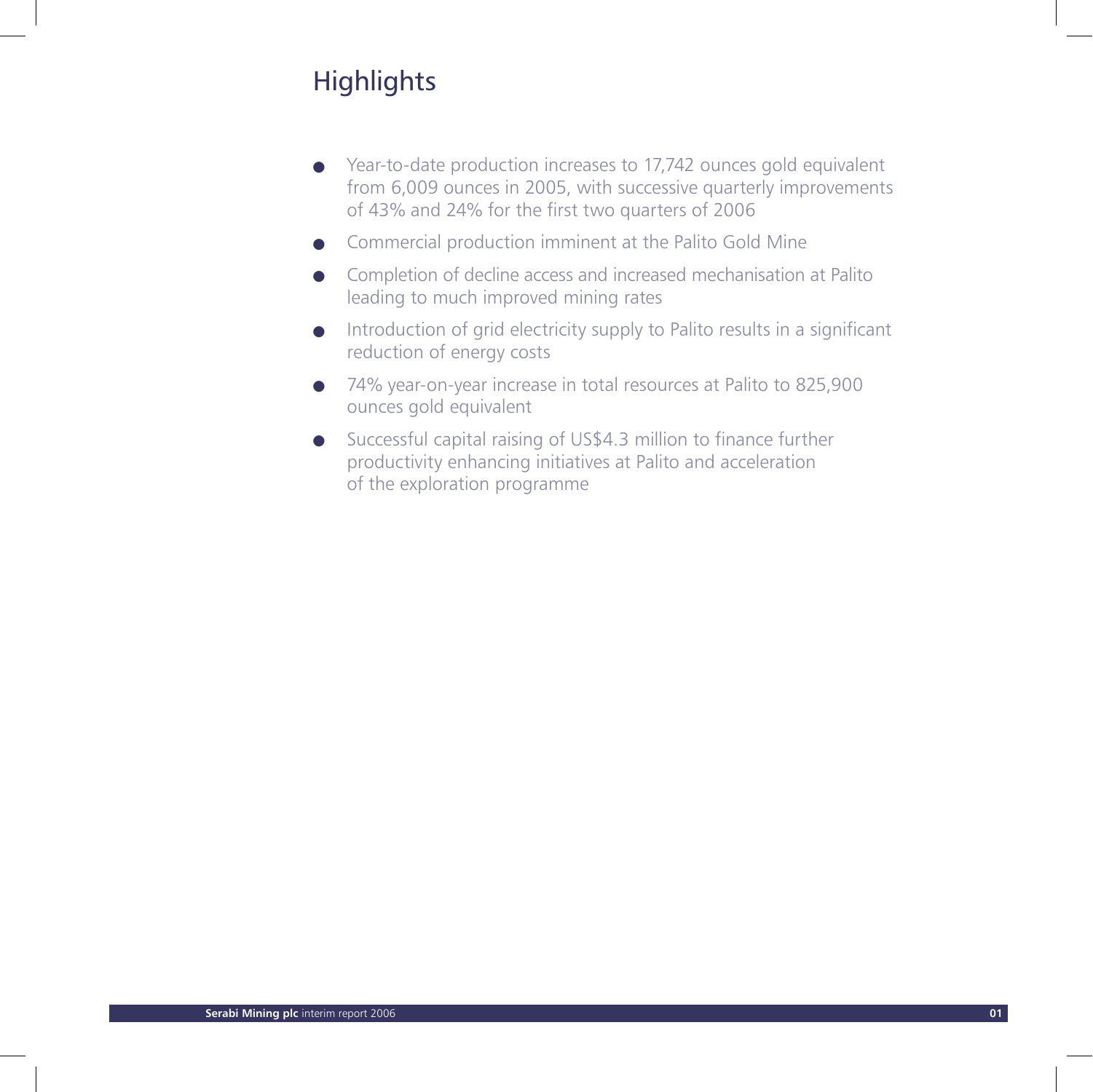### Report of the Chairman and Chief Executive

The first six months of 2006 have seen a number of important milestones in the development of Serabi.

A key focus has been to bring the Palito Mine into a state of sustainable commercial production and to this end we have now:

- completed a decline ramp which will provide long-term access to ore located at depth;
- introduced long-hole stoping operations to improve mining productivity;
- connected to the grid electricity system, creating significant reductions in power supply costs;
- expanded and enhanced the crushing and milling circuits to improve throughput, reliability and plant availability;
- completed expansion of in-house laboratory and geological facilities; and
- commissioned two underground drilling rigs to improve ore definition and mining efficiency.

A substantial 74% increase in the Palito mineral resource to 825,900 ounces gold equivalent was announced earlier in the year providing a strong foundation for future mine development. Meanwhile, we have been expanding exploration following the acquisition of two additional surface drill rigs and have now started to deploy some of this capacity on projects outside the Palito Mine, at Jardim do Ouro and elsewhere in the Tapajos region.

#### **Financial results**

The Group has reported an unaudited loss for the six months ending 30 June 2006 of US\$1.71 million. This loss is after accounting for the amortisation of option awards in accordance with the provisions of IFRS 20 and also reflects a depreciation charge on plant and equipment of \$572,000 for the period. Net assets have increased by US\$4.9 million to US\$31.6 million during the period. This increase reflects, in part, the fund raising which the Company undertook at the end of March 2006, which raised net proceeds of US\$4.3 million, through the issue of 6.5 million shares with a number of institutions, at a price of 40p per share. Cash balances at the end of the period were US\$4.0 million with a further US\$1.35 million outstanding for deliveries of copper/gold concentrate made prior to the period end.

During the reporting period management decided to implement several optimisation projects with a total investment of up to US\$3.0 million identified. Furthermore, opportunities identified for the acceleration of the exploration programme could result in an increase to the budget of up to US\$3.0 million.

At the time of the Company's listing in 2005 the Board, in conjunction with its advisers, established a set of operating and financial targets for the Palito Mine that should be attained in order to reach a point of long-term, sustainable and commercially viable production, thus marking an important and pivotal moment for the future of the operation. Up until now the Board has considered the mine to be operating in a development phase, with significant additional capital investment required to achieve economic sustainability. As a consequence, during this time

| Palito – operating results $(1)$                    |           |         |         |         |         |
|-----------------------------------------------------|-----------|---------|---------|---------|---------|
|                                                     |           | 2006 01 | 2006 02 | 2006 H1 | 2005 H1 |
| Mined                                               | t         | 31,555  | 34,055  | 65,610  | 21,442  |
| Per day                                             |           | 351     | 374     | 362     | 118     |
| <b>Milled</b>                                       | t         | 25,514  | 29,851  | 55,365  | 22,228  |
| Per day                                             |           | 283     | 328     | 306     | 123     |
| Head-grade                                          | g/t       | 9.3     | 9.7     | 9.5     | 8.9     |
| Recovery                                            | $\%$      | 91.9    | 91.3    | 91.6    | 86.7    |
| Gold                                                | <b>OZ</b> | 7,017   | 8,527   | 15,544  | 5,504   |
| Copper                                              | t         | 98.0    | 107.1   | 205.1   | 60.6    |
| Gold equivalent (2)                                 | <b>OZ</b> | 7,927   | 9,815   | 17,742  | 6,009   |
| $(1)$ Provisional<br>(2) Includes copper and silver |           |         |         |         |         |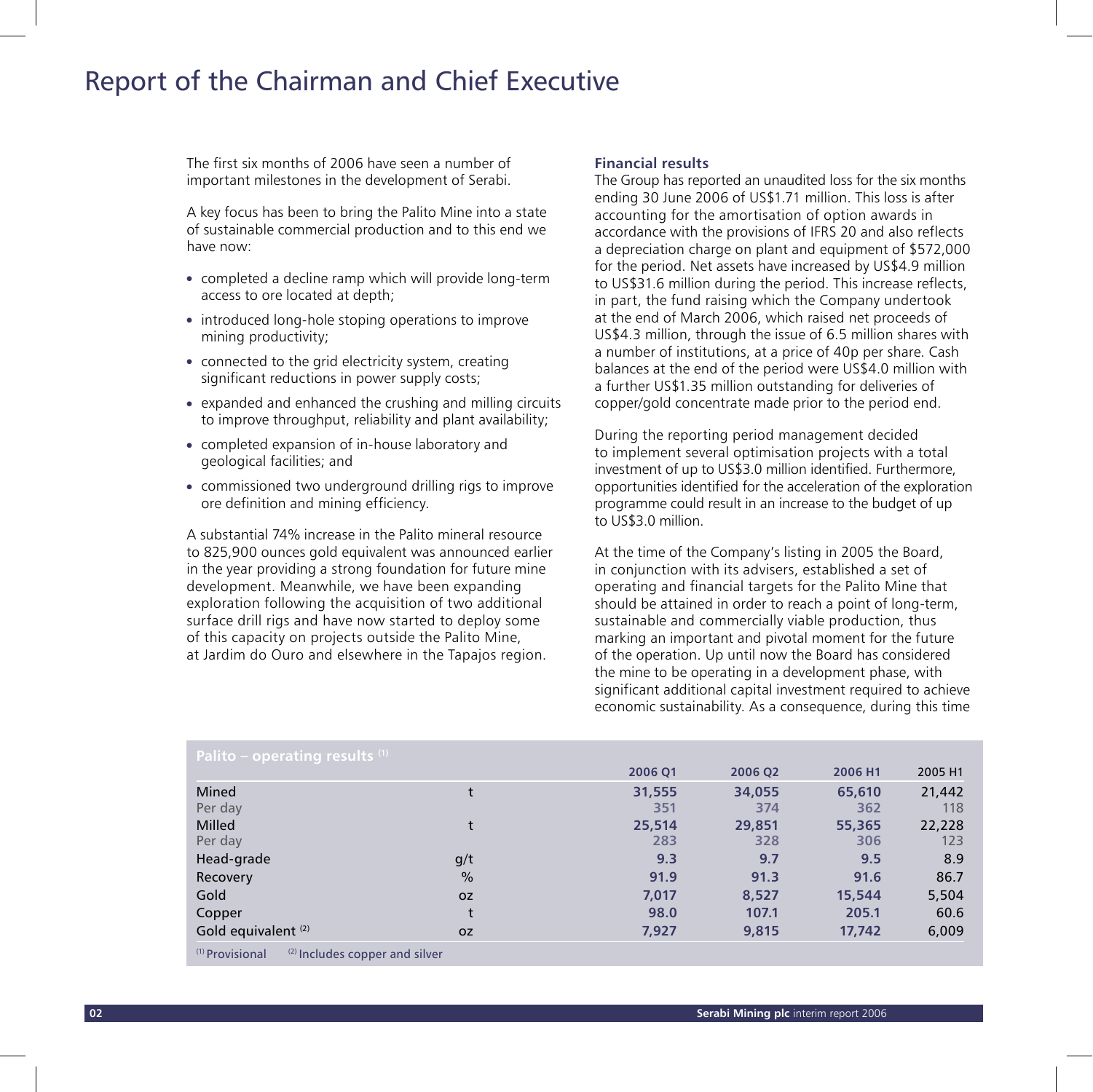

all mine related costs and revenues generated have been capitalised. As a result of the investment in grid electricity, the decline, new mining equipment and the process plant, management considers that the targets established in May 2005 are now close to being met. As soon as the set criteria are achieved commercial production will be declared and from that point all mine related costs and revenues will be reported through the profit and loss account.

#### **Operations**

Development of Palito over the last six months has continued at a rapid pace as borne out by the production results.

Initial decline access to mineralisation at Palito was completed by the contractors at the end of February, on time and on budget. Development of the decline forms the basis for long-term exploitation of the Palito Main Zone mineralisation at depth. This first phase gives access for mechanised equipment at two underground levels of 210 mRL and 192 mRL, directly beneath the 'Palito Hill', which has to date been a significant source of ore at the higher levels. Prior to this development, access to the 200 mRL was via a small shaft, located to the south east of the decline portal. We will in the future continue the decline development on an incremental basis in order to access mineralisation at deeper levels.

In some areas of the Palito Main Zone, core drilling has identified good mineralised intersections to a depth of up to 200 metres beneath the current limits of the decline. The ore body remains open in all directions and for reasons that are discussed later, we are confident the resource base can continue to be expanded further over time.

Benefiting from commissioning of the decline and introduction of mechanisation, mining production rates have continued to increase significantly and we anticipate a successful second half performance, with a noticeable pick-up in the fourth quarter as milling rates also improve. Some increase of ore dilution is expected to accompany the higher mining output, leading to a lower run-of-mine grade. This reflects the increasing proportion of ore from new development drives accessed from the decline, which are required in order to establish eventually, the mining of high-grade ore from the long-hole stopes. A significant investment since February 2006 has been in the preparation of these mining stopes from the development drives. The first production from this higher grade, long-hole stope ore is expected to commence soon.

For the future, rather than directly processing mined material from lower grade development drives with high grade ores. we plan to introduce a beneficiation, upgrade circuit. We can then blend this upgraded material with the main ore and maintain high head-grades to the main mill feed, prior to it entering the primary flotation and CIP extraction processes. Thus by lowering the total mass and keeping the head-grade up we negate the requirement to expand this major part of the process plant. Testwork to date with lower-grade ore indicates that the gold can be concentrated with a relatively simple gravimetric process following only coarse milling, without an excessive loss of gold. Further testwork is ongoing to determine the optimum process route and in the meantime, mining will be carefully directed in order to deliver the best available grade to the plant.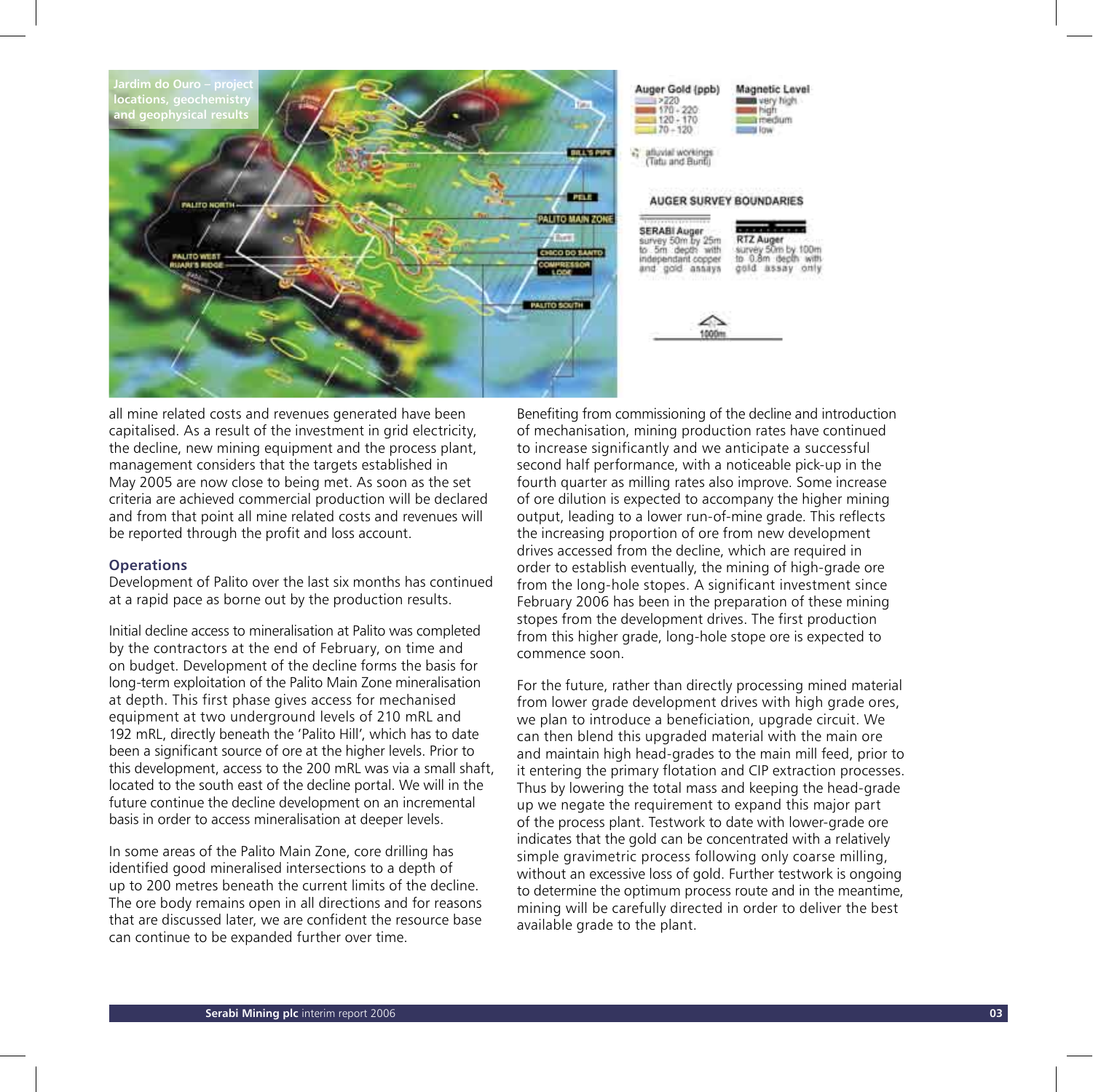### Report of the Chairman and Chief Executive continued

#### **Operations continued**

Towards the end of 2005, process capacity was expanded with the addition of a third ball mill, in order to achieve sustainable daily capacity of at least 350 tonnes. However, as the mill capacity has been impacted by unscheduled downtime and mining volumes regularly exceed 400 tonnes per day, a fourth larger mill is now being sourced. The introduction of such a mill would also allow redeployment of existing mills for use in the planned beneficiation circuit.

Amongst a number of important capital projects, the introduction of grid electricity earlier in the year is noteworthy, providing a long-term cost saving of around \$20 per ounce, compared with the previous diesel generated power costs. Initial problems with lightning strikes causing outages, which we experienced at the end of the wet season up to April, have now been addressed.

#### **Exploration**

At the beginning of 2006 Serabi reported a major increase in the Palito Mine resource from 416,000 ounces to 734,000 ounces gold or 825,900 ounces gold equivalent (including copper-gold equivalent). The JORC resource classification also increased the proportion of ore classified as indicated resources from being only 12% in 2005 to 90% in 2006. The remaining 10% of ore remains in the inferred category. Mineralisation on the Palito Main Zone remains open along strike, at depth and also across strike. Important features of the new resource are the increase in the number of veins identified from 20 to 54 and a 50% increase in gold per vertical metre through the main section of the resource, both with potentially significant positive economic implications for the Palito operation.

As most drill holes are orientated at an angle, in order to test the depth of the mineralisation of the Palito Main Zone it is necessary to 'step back' from the zone in order to obtain deeper intersections. In doing so additional parallel veins have also been intersected. Such structures had already been identified at places such as Palito West, which lies 200 metres to the south west of the Main Zone, and the Chico do Santo area, some 300 metres to the north east. Whilst further work is required, these results indicate the possibility that a series of mineralised veins could extend between the Palito West and Chico do Santo areas, encompassing those already identified within the Palito Main Zone.

The new resource also showed a close correlation between the number of drill-hole intersections and the gold per vertical metre. The resource identified to date is mainly concentrated above the 150 mRL level and its distribution at each level correlates closely with the density of drilling undertaken so far. Such a result suggests that as further drilling is undertaken at depth the resource should continue to grow proportionately.

The drill programme for 2005 resulted in some 18,000 metres being completed on the Palito Main Zone. This productivity was greatly enhanced by a programme of close-spaced, shallow drilling that was undertaken towards the end of the year and is unlikely to be repeated this year. During the first eight months of 2006 we have completed a total of 7,600 metres of drilling on the Palito Main zone itself, and a further 6,000 metres at satellite areas around Palito and on Serabi's other tenements.

During the earlier part of 2006 we have improved and expanded our exploration facilities with the acquisition and commissioning of additional drilling rigs and the expansion of our 'in-house' preparation and laboratory facilities.

The exploration programme outside the work being undertaken on the Palito Main Zone is focused on two strategic goals in order to provide short/medium and longer term growth potential. Correspondingly the approach to this programme is divided into two areas:

- 1. Jardim do Ouro the district immediately adjacent to the Palito Mine where there is a number of advanced projects with good resource potential which could become satellite deposits feeding the Palito operation.
- 2. The Tapajos the wider region in which Palito is situated has historically hosted extensive artisanal gold production from alluvial and weathered bedrock sources and has potential for large tonnage, low-grade style deposits as well as further Palito style, high-grade gold mineralisation.

Within the Jardim do Ouro region we have been undertaking extensive geochemistry and surveying of existing and new targets, assessing various garimpeiro workings and commenced preliminary drilling programmes on Bill's Pipe, Ruari's Ridge, Copper Hill and Rio Novo South.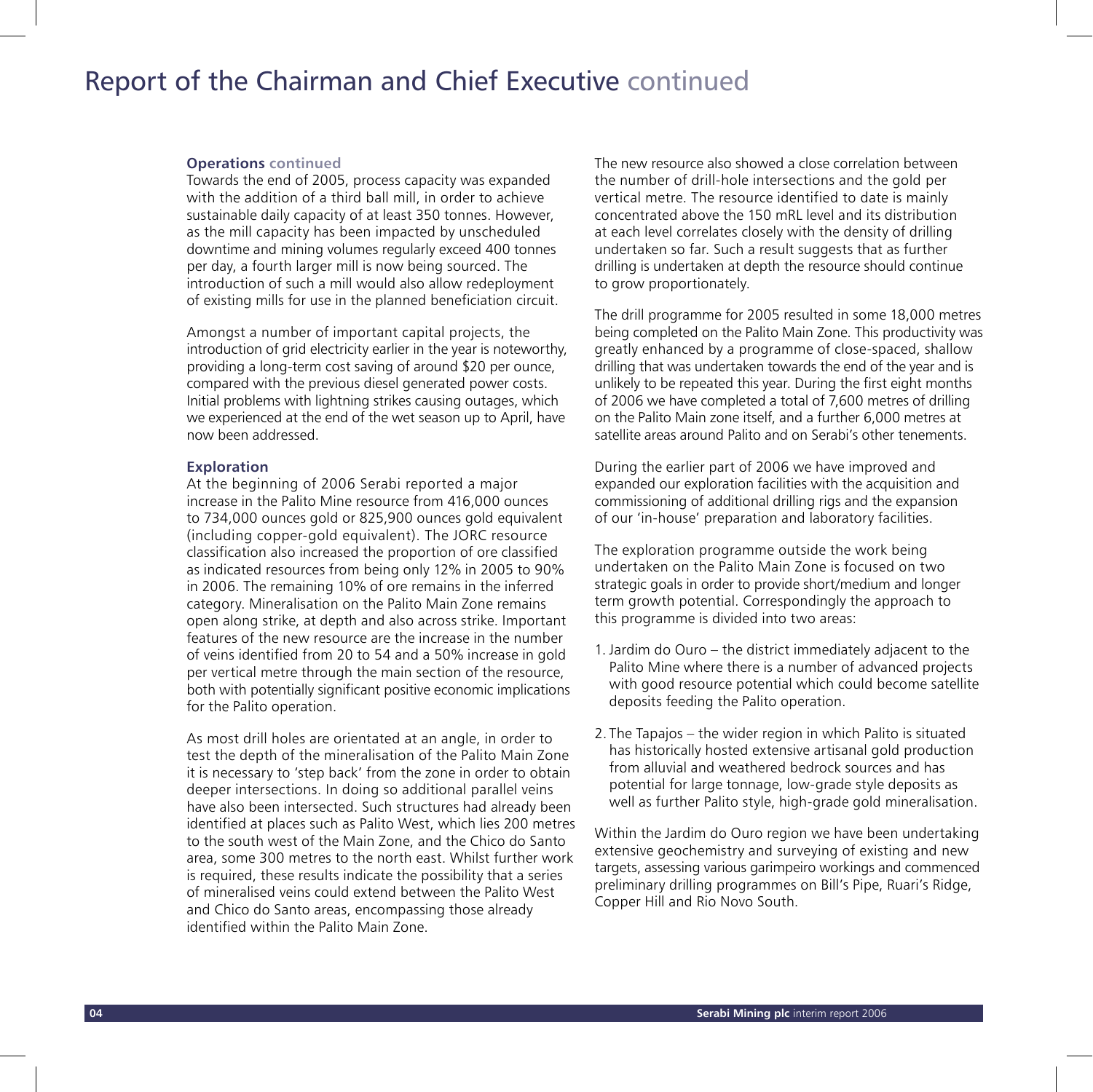

Rio Novo South, which lies 5 km south of Palito, is an area of old garimpeiro workings where sampling has confirmed the presence of extensive gold mineralisation. A follow-up geochemical survey has now identified widespread gold and copper values at two locations, which remain open and are now being investigated further. A preliminary drill programme will commence shortly.

Preliminary drilling at Bill's Pipe has encountered high-grade gold mineralisation on several structures near the surface, where infill drilling is now being planned. At Ruari's Ridge the first drill hole encountered massive sulphides at depth, returning encouraging gold and high-grade copper assay results. The ongoing programme will continue to test the strike and depth extension of this strong gold geochemical and electromagnetic anomaly.

Within the wider Tapajos region geochemistry and initial drilling has identified mineralisation at the Sucuba project area, located approximately 10 km west of Palito. The drilling undertaken has confirmed the occurrence of a poly-metallic structure that will now be further evaluated along strike and at depth.

Meanwhile at the Pombo project situated in Mato Grosso state, drilling has been undertaken along the main west-east structure, with results confirming extensive gold-copper mineralisation across the central section, which includes values of 16.41 metres at 2.28g/t gold and 0.174% copper, including 9.95 metres at 3.5 g/t gold and 0.23% copper. Drilling has moved west and east of the central mineralised section, where initial holes completed some 100–150 metres along strike indicate continuing strong alteration with associated sulphide mineralisation.

Further information on the exploration programme is contained in the update release of 13 September 2006.

Meanwhile, Serabi continues to review other opportunities in Brazil. It remains our goal to build up the production capability of Serabi through the identification, evaluation and development of areas that have a history of gold mining, with appropriate infrastructure, enabling them to be brought into production for an attractive capital outlay.

#### **People**

As a final comment none of the Company's achievements this year would have been possible without the support of our staff. They have shown great loyalty and commitment to ensuring that the Company achieves the goals which your Board has set. Our thanks and gratitude continues to be extended to all of them.

**Graham Roberts Bill Clough** Chairman Chief Executive 26 September 2006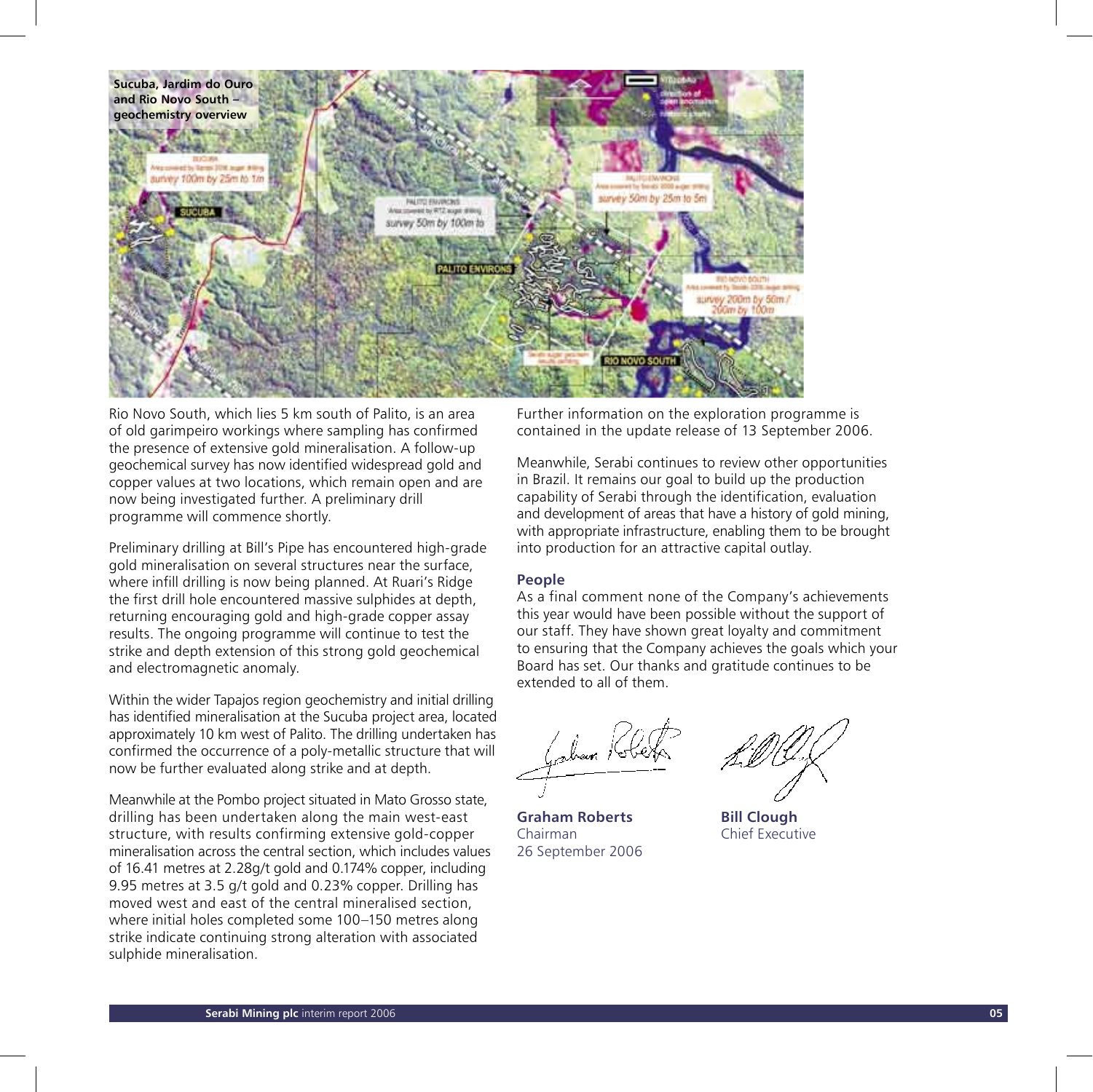### Profit and Loss Account

for the six months to 30 June 2006

(expressed in US\$)

|                                                              | Group                                        |                                              |                                                  |
|--------------------------------------------------------------|----------------------------------------------|----------------------------------------------|--------------------------------------------------|
|                                                              | Six months to<br>30 June 2006<br>(unaudited) | Six months to<br>31 July 2005<br>(unaudited) | Three months to<br>31 December 2005<br>(audited) |
| Administration expenses                                      | (1,320,150)                                  | (792, 791)                                   | (621, 422)                                       |
| Share-based payment costs                                    | (331, 338)                                   | (597, 260)                                   | (422, 298)                                       |
| Write-off of exploration and development cost                |                                              | (43,051)                                     |                                                  |
| Depreciation (plant and equipment)                           | (572, 364)                                   | (157, 459)                                   | (339, 552)                                       |
| Loss on ordinary activities before interest and other income | (2,223,852)                                  | (1,590,561)                                  | (1,383,272)                                      |
| Foreign exchange gain/(loss)                                 | 582,390                                      | (789.612)                                    | (35,703)                                         |
| Interest payable                                             | (116, 992)                                   | (19,072)                                     | (69, 929)                                        |
| Interest receivable                                          | 48,531                                       | 103,556                                      | 21,044                                           |
| Loss on ordinary activities before taxation                  | (1,709,923)                                  | (2, 295, 689)                                | (1,467,860)                                      |
| Taxation                                                     |                                              |                                              |                                                  |
| Loss on ordinary activities after taxation                   | (1,709,923)                                  | (2, 295, 689)                                | (1,467,860)                                      |
| Earnings per ordinary share (basic and diluted)              | (1.61c)                                      | (2.62c)                                      | (1.42c)                                          |

## Statement of Total Recognised Gains and Losses

for the six months to 30 June 2006

(expressed in US\$)

|                                                         | Group                                                |                                      |                                                                       |
|---------------------------------------------------------|------------------------------------------------------|--------------------------------------|-----------------------------------------------------------------------|
|                                                         | Six months to<br>30 June 2006<br>(unaudited)<br>US\$ | Six months to<br>(unaudited)<br>US\$ | Three months to<br>31 July 2005 31 December 2005<br>(audited)<br>US\$ |
| Loss for the period                                     | (1,709,923)                                          | (2, 295, 689)                        | (1,467,860)                                                           |
| Exchange gain/(loss) on foreign currency net investment | 1,521,633                                            | (233.410)                            | (175, 330)                                                            |
| Total recognised loss for the period                    | (188, 290)                                           | (2.529.099)                          | (1,643,190)                                                           |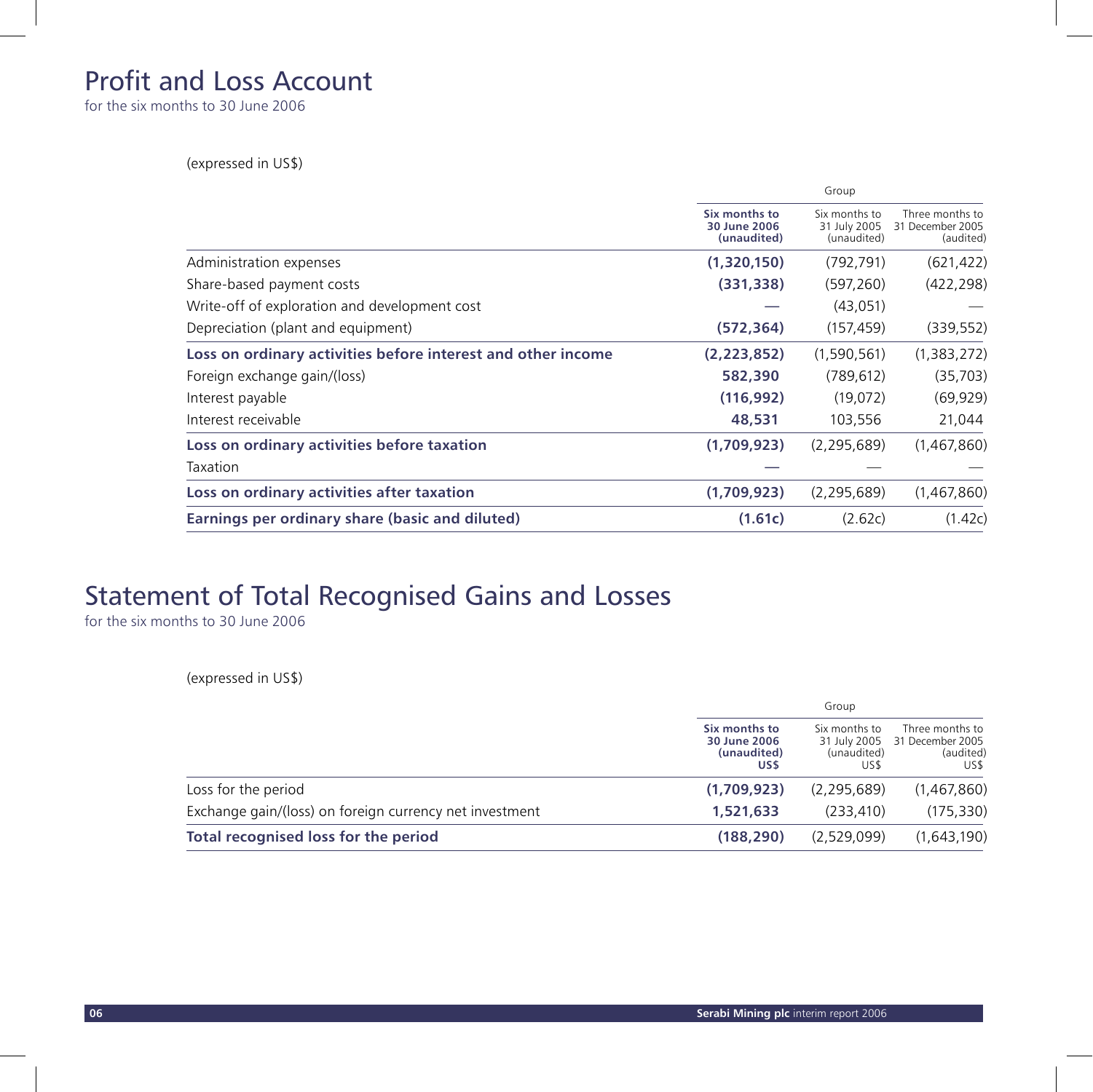### (expressed in US\$)

|                                                         | <b>Notes</b> |                                      | Group                                  |
|---------------------------------------------------------|--------------|--------------------------------------|----------------------------------------|
|                                                         |              | As at<br>30 June 2006<br>(unaudited) | As at<br>31 December 2005<br>(audited) |
| <b>Fixed assets</b>                                     |              |                                      |                                        |
| Intangible assets                                       |              |                                      |                                        |
| Goodwill on acquisition                                 |              | 1,752,516                            | 1,752,516                              |
| <b>Tangible assets</b>                                  |              |                                      |                                        |
| Property, plant and equipment                           | 4            | 6,367,766                            | 5,375,621                              |
| Capitalised exploration and development expenditure     | 5            | 17,569,792                           | 15,831,875                             |
| <b>Investments</b>                                      |              |                                      |                                        |
| <b>Current assets</b>                                   |              |                                      |                                        |
| Stock and work in progress                              | 3            | 2,754,891                            | 1,825,479                              |
| Debtors due within one year                             |              | 3,124,395                            | 2,818,551                              |
| Cash at bank and in hand                                |              | 3,973,212                            | 2,152,452                              |
|                                                         |              | 9,852,498                            | 6,796,482                              |
| Creditors: amounts falling due within one year          |              | (3,326,254)                          | (2,451,537)                            |
| <b>Net current assets</b>                               |              | 6,526,244                            | 4,344,945                              |
| <b>Total assets less current liabilities</b>            |              | 32,216,318                           | 27,304,957                             |
| Creditors: amounts falling due after more than one year |              | (210, 846)                           | (244, 724)                             |
| Provision for liabilities and charges                   |              | (448, 121)                           | (428, 944)                             |
| <b>Net assets</b>                                       |              | 31,557,351                           | 26,631,289                             |
| <b>Capital and reserves</b>                             |              |                                      |                                        |
| Called up share capital                                 | 6            | 19,170,496                           | 17,974,336                             |
| Share premium reserve                                   | 6            | 15,045,251                           | 11,818,128                             |
| Share-based payment reserve                             |              | 3,381,121                            | 2,690,052                              |
| Profit and loss account                                 |              | (6,039,517)                          | (5,851,227)                            |
| <b>Equity shareholders' funds</b>                       |              | 31,557,351                           | 26,631,289                             |
|                                                         |              |                                      |                                        |

These unaudited results do not amount to statutory accounts within the meaning of Section 240 of the Companies Act 1985.

The statutory accounts for the three months ended 31 December 2005 have been filed with the Registrar of Companies. The auditors' report on these accounts was unqualified and did not contain a statement under Section 237(2) or 237(3) of the Companies Act 1985.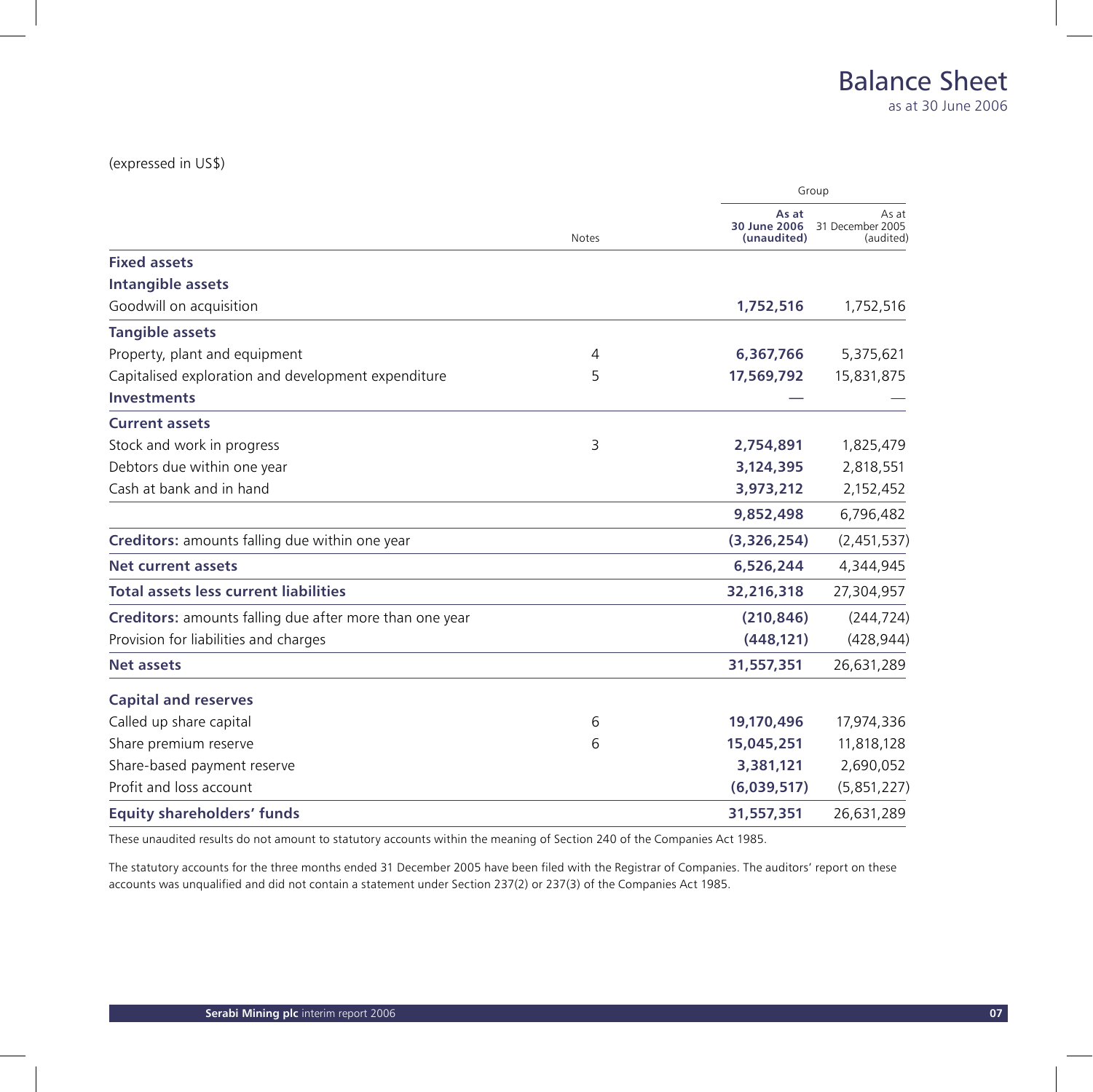### Consolidated Cash Flow Statement

for the six months to 30 June 2006

(expressed in US\$)

|                                                                                   | Group                                        |                                              |                                                  |
|-----------------------------------------------------------------------------------|----------------------------------------------|----------------------------------------------|--------------------------------------------------|
|                                                                                   | Six months to<br>30 June 2006<br>(unaudited) | Six months to<br>31 July 2005<br>(unaudited) | Three months to<br>31 December 2005<br>(audited) |
| Net cash inflow /(outflow) from operations                                        | 157,177                                      | (2,673,961)                                  | (2,725,970)                                      |
| Returns on investment and servicing of finance                                    |                                              |                                              |                                                  |
| Interest received                                                                 | 48,531                                       | 103,556                                      | 21,044                                           |
| Interest paid                                                                     | (116, 992)                                   | (19,072)                                     | (69, 929)                                        |
| Net cash (outflow)/inflow from returns on investments<br>and servicing of finance | (68, 461)                                    | 84,484                                       | (48, 885)                                        |
| Capital expenditure and financial investment                                      |                                              |                                              |                                                  |
| Purchase of tangible fixed assets                                                 | (1, 564, 509)                                | (1,501,953)                                  | (1,627,113)                                      |
| Exploration and evaluation expenditure                                            | (1,378,186)                                  | (3,474,197)                                  | (967, 746)                                       |
| Net cash outflow on capital expenditure and financial investment                  | (2,942,695)                                  | (4,976,150)                                  | (2,594,859)                                      |
| <b>Cash outflow before financing</b>                                              | (2,853,979)                                  | (7,565,627)                                  | (5,369,714)                                      |
| <b>Financing activities</b>                                                       |                                              |                                              |                                                  |
| Issue of ordinary share capital                                                   | 4,423,283                                    | 17,053,752                                   |                                                  |
| Net cash inflow from financing activities                                         | 4,423,283                                    | 17,053,752                                   |                                                  |
| Increase in cash at bank and in hand                                              | 1,569,304                                    | 9,488,125                                    | (5,369,714)                                      |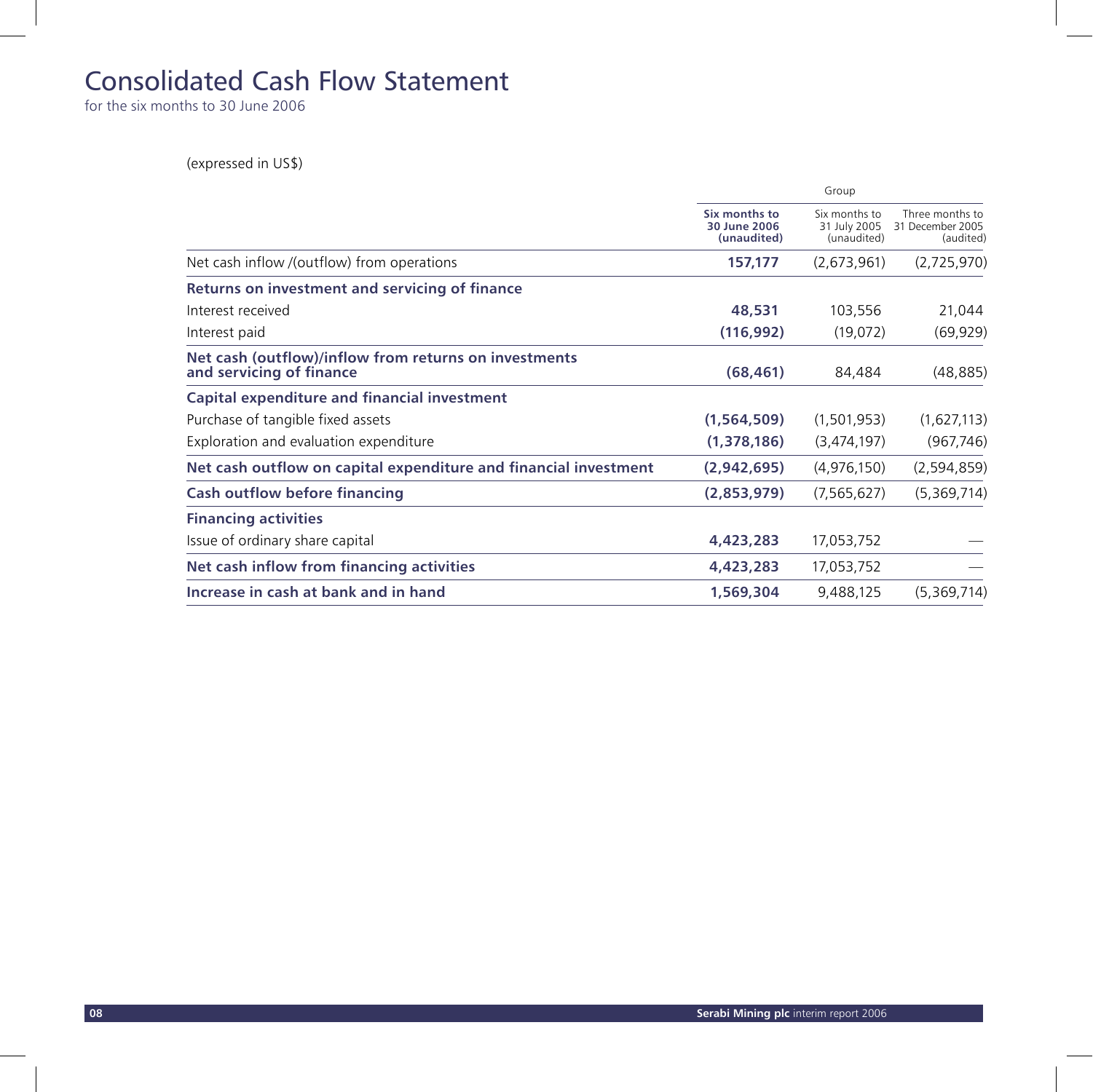# Reconciliation of Operating Loss to Net Cash Flow from Operating Activities

for the six months to 30 June 2006

(expressed in US\$)

|                                                     |                                              | Group                                        |                                                  |  |
|-----------------------------------------------------|----------------------------------------------|----------------------------------------------|--------------------------------------------------|--|
|                                                     | Six months to<br>30 June 2006<br>(unaudited) | Six months to<br>31 July 2005<br>(unaudited) | Three months to<br>31 December 2005<br>(audited) |  |
| Operating loss                                      | (2, 223, 852)                                | (1,590,561)                                  | (1,383,272)                                      |  |
| Depreciation                                        | 572,364                                      | 157,459                                      | 339,522                                          |  |
| Increase in stocks                                  | (753,002)                                    | (541, 237)                                   | (1,003,810)                                      |  |
| Share-based payment costs                           | 331,338                                      | 597,260                                      | 422,298                                          |  |
| Increase in debtors and prepayment                  | (518, 212)                                   | (215, 737)                                   | (1,754,743)                                      |  |
| Increase/(decrease) in creditors and accruals       | 770,837                                      | (31,519)                                     | 709,714                                          |  |
| Foreign exchange                                    | 1,977,704                                    | (1,049,626)                                  | (55, 679)                                        |  |
| Net cash inflow/(outflow) from operating activities | 157.177                                      | (2,673,961)                                  | (2,725,970)                                      |  |

### Reconciliation of Cash to Net Funds

for the six months to 30 June 2006

(expressed in US\$)

|                                              | Group                                        |                                              |                                                  |
|----------------------------------------------|----------------------------------------------|----------------------------------------------|--------------------------------------------------|
|                                              | Six months to<br>30 June 2006<br>(unaudited) | Six months to<br>31 July 2005<br>(unaudited) | Three months to<br>31 December 2005<br>(audited) |
| Cash at bank and in hand beginning of period | 2,152,452                                    | 474,059                                      | 7,557,138                                        |
| Cash flow                                    | 1,569,304                                    | 9.488.125                                    | (5,369,714)                                      |
| Exchange gain/(loss)                         | 251,456                                      | (727.005)                                    | (34, 972)                                        |
| Cash at bank and in hand at end of period    | 3,973,212                                    | 9.235.179                                    | 2.152.452                                        |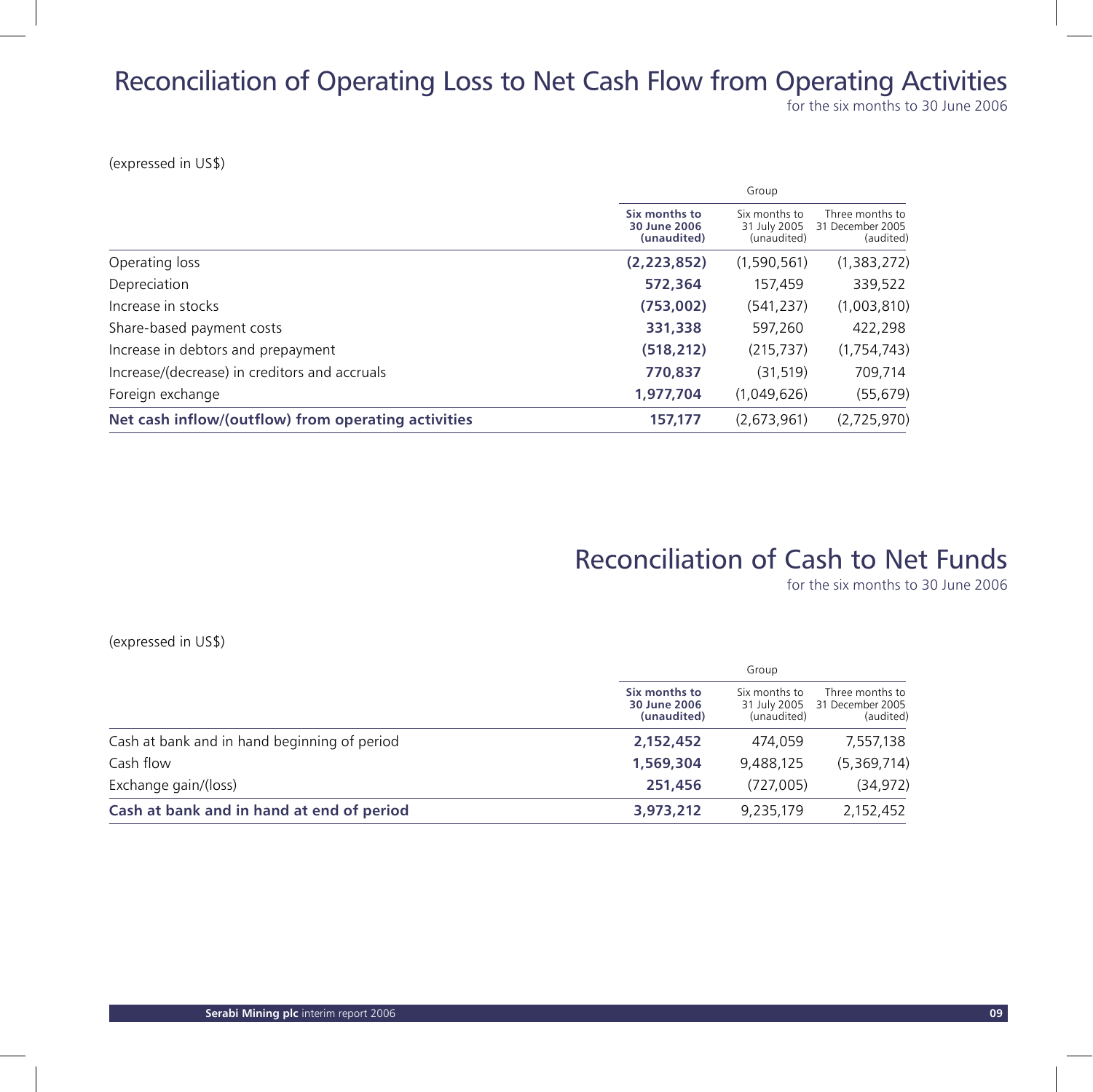### Notes to Interim Financial Statements

#### **1. Basis of preparation**

 These interim accounts are for the six month period ended 30 June 2006. Comparative information has been provided for the unaudited six month period to 31 July 2005 and the audited three month period from 1 October to 31 December 2005.

 The accounts for the period have been prepared in accordance with the policies which the Group will adopt for its annual accounts, notably:

- (i) the accounts have been prepared on the historical cost basis;
- (ii) the Group capitalises exploration and development costs relating to each of the licence areas that it holds and will amortise these costs over the life of any mine that is developed once commercial production has been achieved;
- (iii) stocks are valued at the lower of cost and net realisable value;
- (iv) property, plant and equipment is depreciated over its useful life;
- (v) the Company is currently undertaking mining from an area known as Palito Hill. Given the history of the development of the Palito mine and in particular the ability, unlike many mines, to generate cash flow at a very early stage of mine development through the availability of an existing plant at the site, the Board has considered that the current activities represent development activity rather than commercial production. At this stage, the operations have not reached the targets set by the Board for commercial production and accordingly all mine and plant costs have been capitalised as ongoing development costs. All sales revenue to date has been set off against the development costs;
- (vi) revenues are recognised only at the time of sale. Any unsold production and in particular concentrate is held as inventory and valued at production cost until sold.

#### **2. Taxation**

 The Group as a whole has been in a loss making situation up to balance sheet date and consequently has made no provision for any income tax charge. No deferred tax asset arising from carried forward losses has been recognised in the financial statements because of uncertainty as to the time period over which this asset may be recovered.

### **3. Stocks**

|                              | (unaudited) | 30 June 2006 31 December 2005<br>(audited) |
|------------------------------|-------------|--------------------------------------------|
| Bullion and work in progress | 1,029,596   | 424,950                                    |
| Consumables                  | 1,725,295   | 1,400,529                                  |
|                              | 2,754,891   | 1,825,479                                  |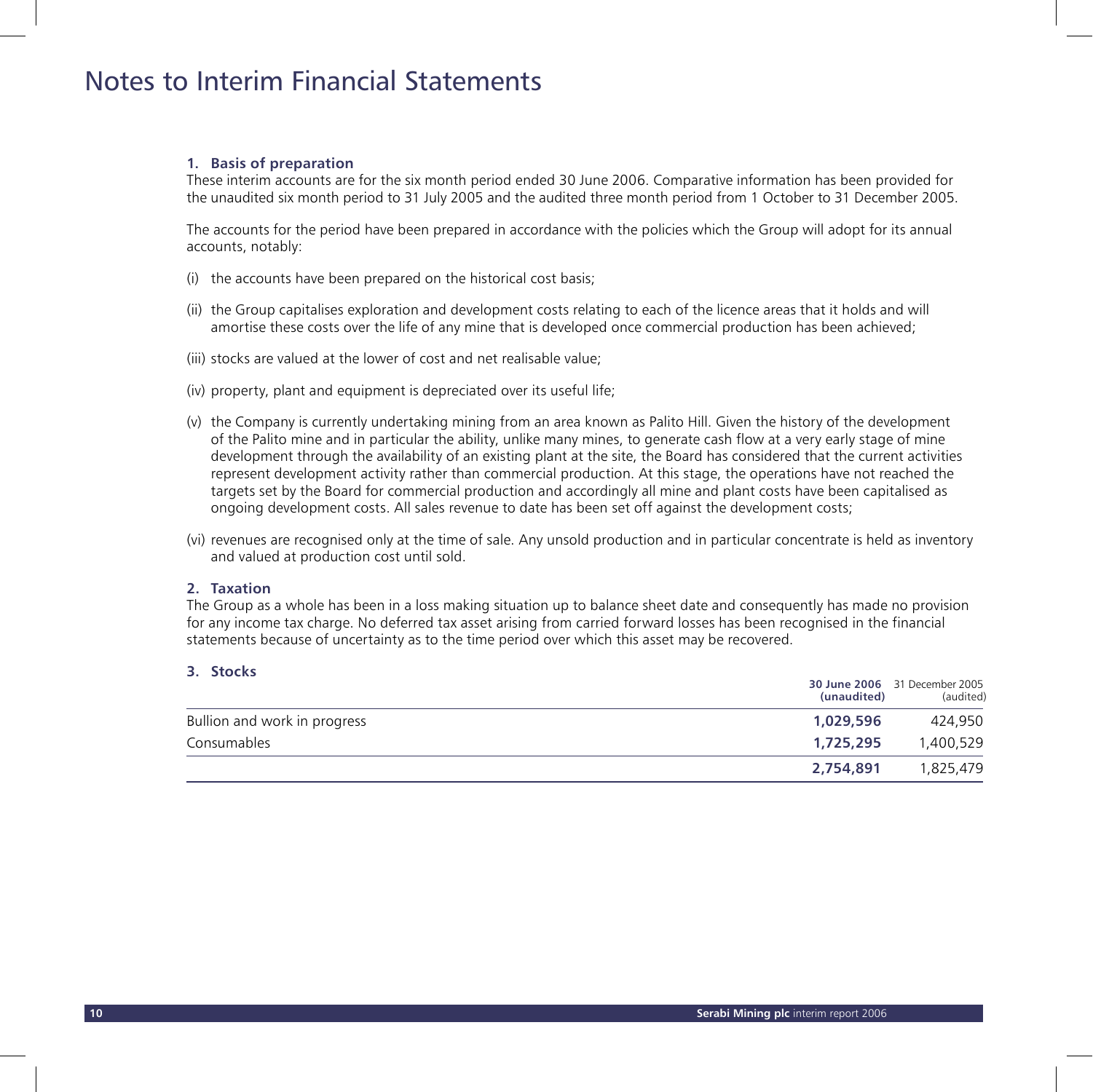### **4. Property, plant and equipment**

| per cy, plants and equipments        | 30 June 2006<br>(unaudited) | 31 December 2005<br>(audited) |
|--------------------------------------|-----------------------------|-------------------------------|
| Cost                                 |                             |                               |
| Balance at beginning of period       | 6,042,815                   | 4,415,702                     |
| Additions                            | 1,564,509                   | 1,627,113                     |
| <b>Disposals</b>                     |                             |                               |
| <b>Balance at end of period</b>      | 7,607,324                   | 6,042,815                     |
| <b>Depreciation</b>                  |                             |                               |
| Balance at beginning of period       | (667, 194)                  | (327, 672)                    |
| Charge for period                    | (572,364)                   | (339, 522)                    |
| <b>Balance at end of period</b>      | (1, 239, 558)               | (667, 194)                    |
| Net book value                       | 6,367,766                   | 5,375,621                     |
| 5. Exploration and development costs |                             |                               |
|                                      | 30 June 2006<br>(unaudited) | 31 December 2005<br>(audited) |
| Balance at beginning of period       | 15,831,875                  | 14,609,905                    |
| Net additions                        | 1,737,917                   | 1,221,970                     |
| Write down for impairment            |                             |                               |
| <b>Balance at end of period</b>      | 17,569,792                  | 15,831,875                    |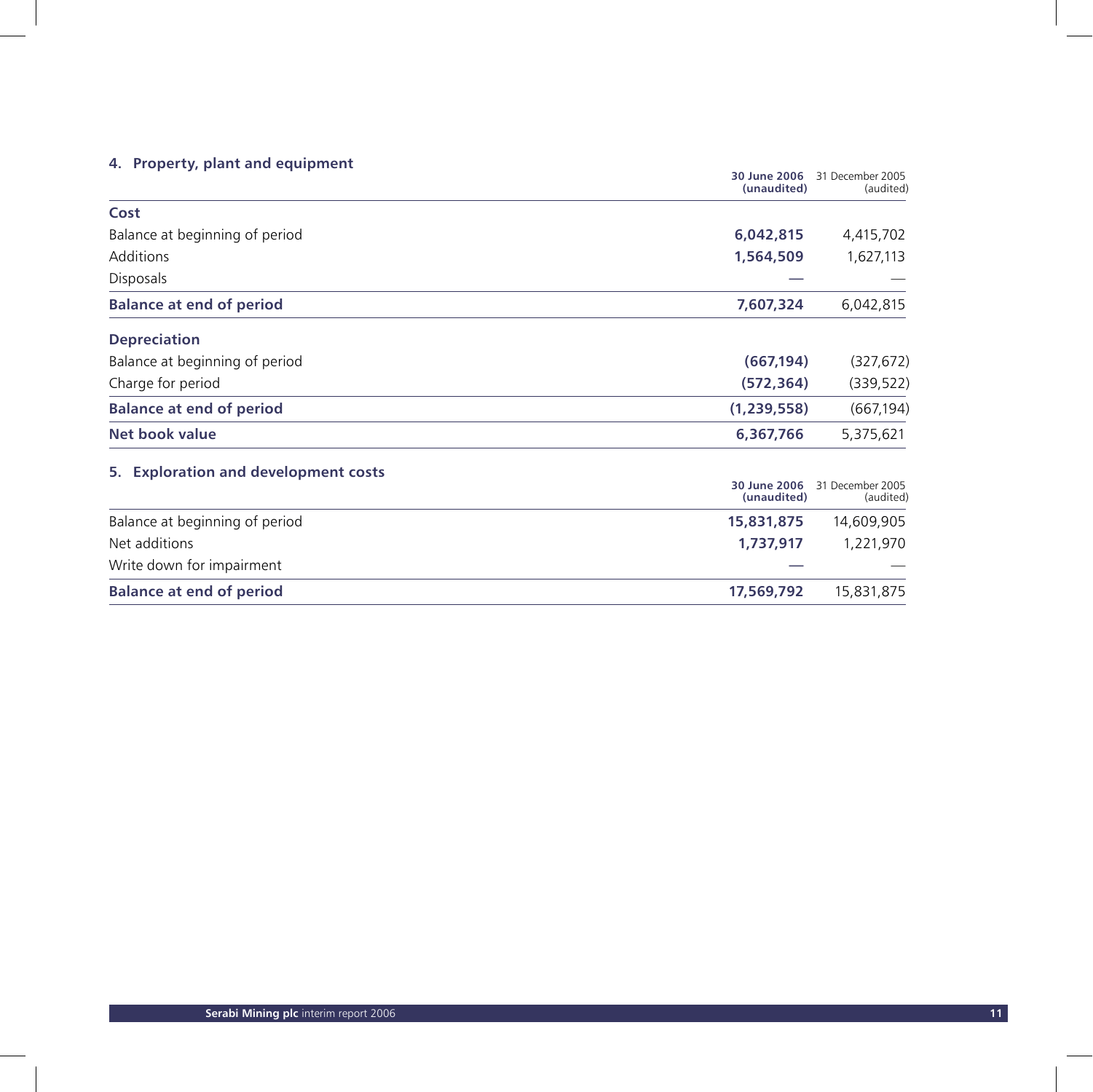# Notes to Interim Financial Statements continued

### **6. Share capital**

| Called up capital                     | 30 June 2006<br>(unaudited)<br><b>Number</b> | 30 June 2006<br>(unaudited) | 31 December 2005<br>(audited)<br>Number | 31 December 2005<br>(audited)              |
|---------------------------------------|----------------------------------------------|-----------------------------|-----------------------------------------|--------------------------------------------|
| <b>Balance at beginning of period</b> | 102,991,636                                  | 17.974.336                  | 102.991.636                             | 17,974,336                                 |
| Issue of shares                       | 6,500,000                                    | 1,134,055                   |                                         |                                            |
| Conversion of employee share options  | 343,306                                      | 62,105                      |                                         |                                            |
| <b>Balance at end of period</b>       | 109,834,942                                  | 19,170,496                  | 102,991,636                             | 17,974,336                                 |
| Share premium reserve                 |                                              |                             | (unaudited)                             | 30 June 2006 31 December 2005<br>(audited) |
| <b>Balance at beginning of period</b> |                                              |                             | 11,818,128                              | 11,818,128                                 |
| Issue of shares                       |                                              |                             | 3,402,165                               |                                            |
| Conversion of employee share options  |                                              |                             | 78,980                                  |                                            |
| Share issue expenses                  |                                              |                             | (254, 022)                              |                                            |
| <b>Balance at end of period</b>       |                                              |                             | 15,045,251                              | 11,818,128                                 |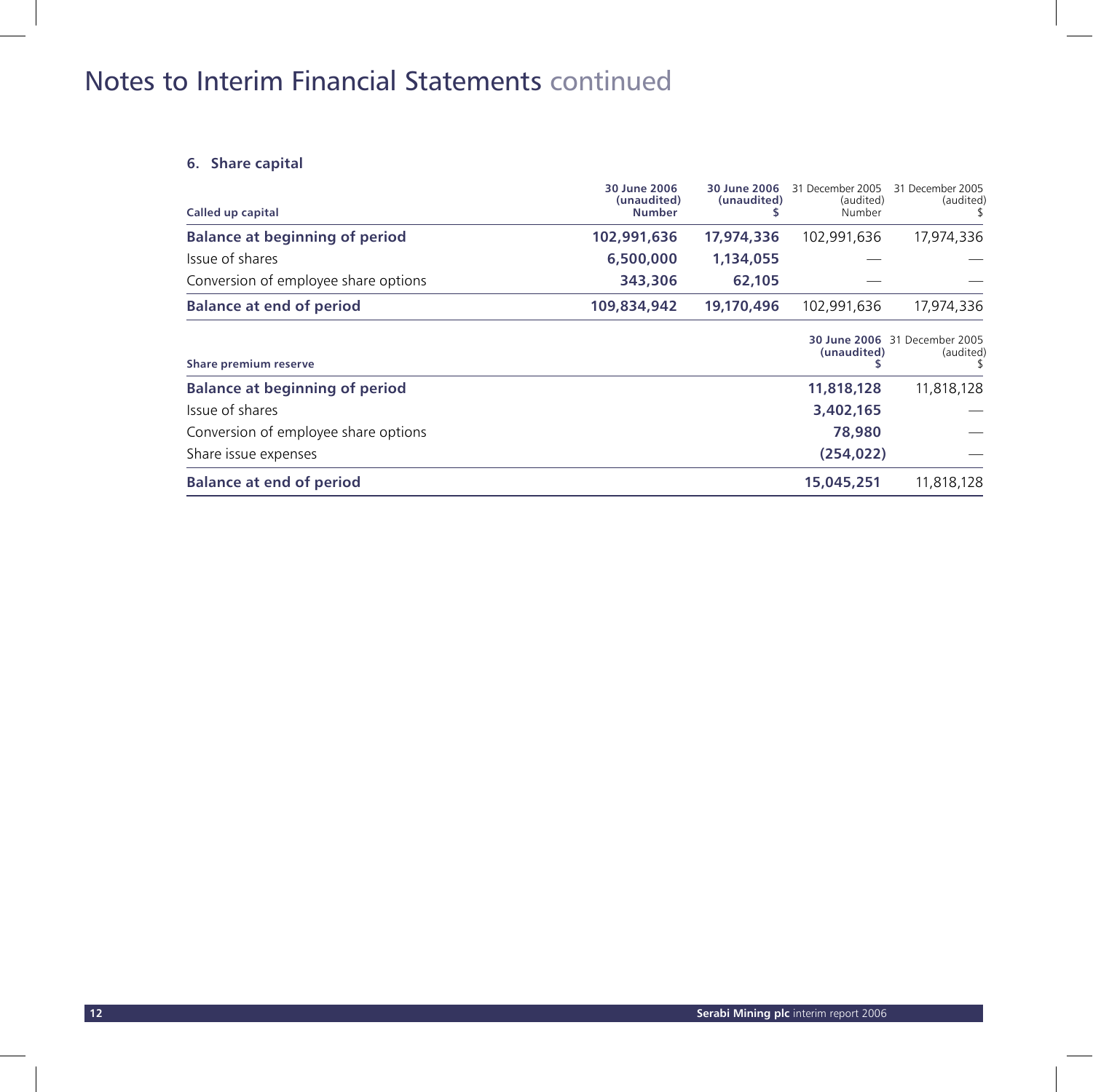### Corporate Directory

#### **Serabi Mining pl**c

Cleary Court, 21–23 St Swithins Lane London EC4N 8AD Tel:  $+44(0)2072209550$ Fax:  $+44 (0)20 7220 9555$ Email: contact@serabimining.com Web: www.serabimining.com

### **Serabi Mineraçao Ltda**

Av Antonio de Pádua Gomes, no. 737 Jardim das Araras, Cidade Itaituba CEP 68180–120 Pará Brazil<br>Tel: +55 93 3518 1006  $Fax: +559335180353$ 

**Company number** 5131528

#### **Board of Directors**

Graham Roberts – Chairman Bill Clough – Chief Executive Clive Line – Finance Director Richard Robinson – Non-executive Director Roger Davey – Non-executive Director

**Company Secretary** Clive Line

**Nominated adviser and broker** Numis Securities Limited Cheapside House 138 Cheapside London EC2V 6LH

**Auditors** PKF (UK) LLP 20 Farringdon Road London EC1M 3AP

### **Solicitors**

Farrer & Co 66 Lincoln's Inn Fields London WC2A 3LH

### **Registrars**

Computershare Investor Services plc PO Box 82, The Pavilions Bridgwater Road Bristol BS99 7NH